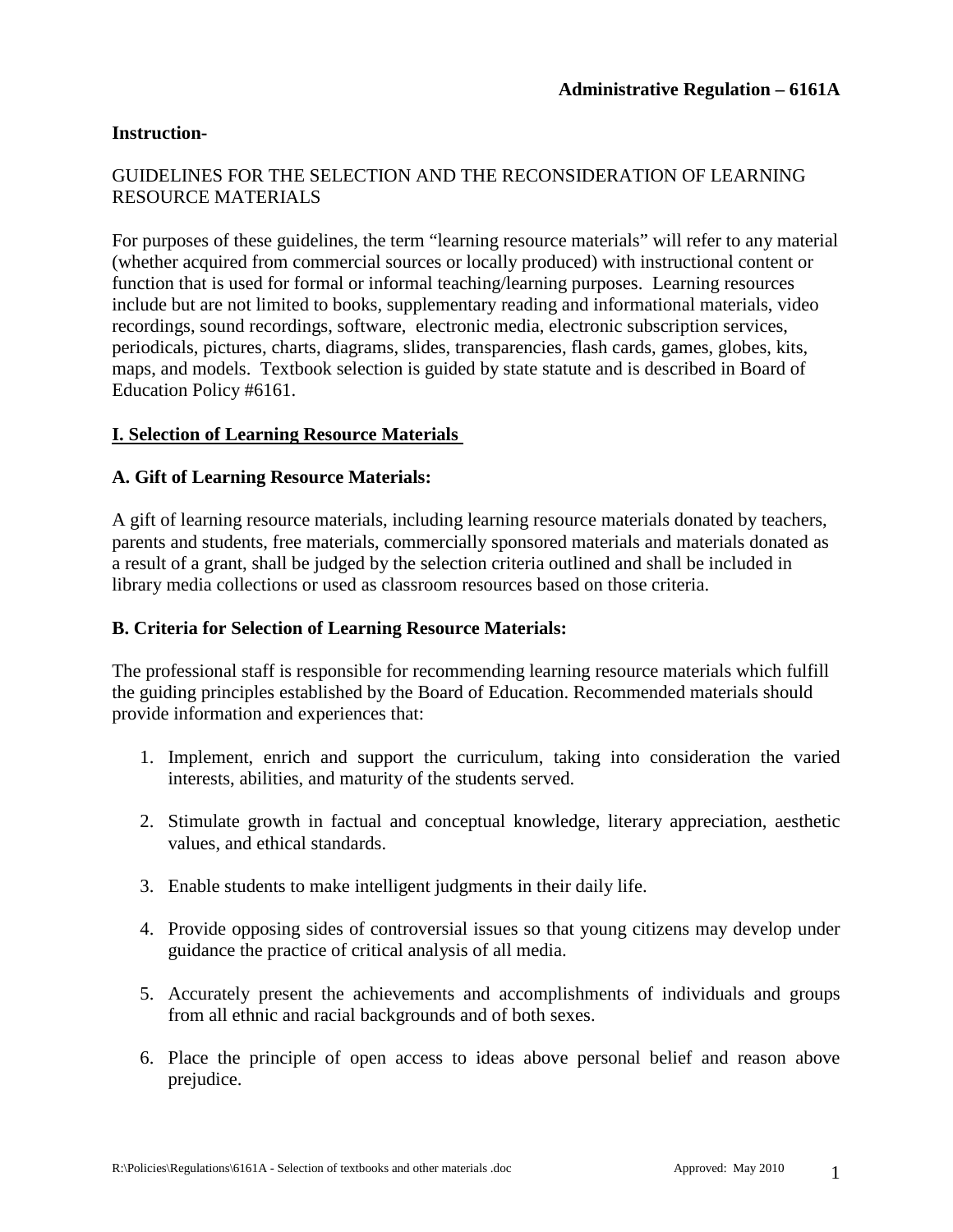7. Are free of bias and intolerance in the areas of gender, race, color, religion, age, national origin, marital status, sexual orientation and disability.

Beyond these guiding principles, professional staff members are expected to become thoroughly familiar with the learning resource material and consider the following additional criteria for selection:

•Learning resource materials shall support and be consistent with the general educational goals of the district, and the aims and objectives of the Region #14 curricula. The learning resource materials shall also support individual schools and specific instruction.

•Learning resource materials shall meet high standards of quality in authoritativeness, accuracy, artistic quality, literary style, authenticity, integrity, educational significance, factual content, physical format, presentation, technical quality, functionality, and readability.

•Learning resource materials shall be appropriate for the subject area and circumstances of use, and for the age, emotional development, grade level, learning styles and social development of the students for which the materials are selected.

•Learning resource materials shall provide a background of information that will encourage students to examine their own attitudes and behavior; to comprehend their duties, responsibilities, rights and privileges as participating citizens in our society; and to understand the many important contributions made to our civilization by diverse groups.

•The selection of learning resource materials on controversial issues will be directed toward providing differing viewpoints to encourage students to engage in critical thinking. Learning resources materials on controversial issues may be representative of particular points of view. The work must be judged as a whole, not on the basis of isolated passages. For some topics, biased or slanted resources may be included to meet specific curriculum objectives (e.g. to recognize propaganda and its purpose in a given context). Materials should not be excluded solely due to the origin, background or views of those contributing to their creation.

•Learning resource materials shall be selected for their overall strengths rather than rejected for their weakness.

# **C. Selection of Library Media Materials**

# 1. Mission of School Library Media Centers

The library media center is an integral component of the educational program in Region #14. The role of the library media center is to implement, reflect and enrich the educational program of the school by providing a balanced collection of a variety of materials in multiple formats. Materials should serve both the breadth of the curriculum and the needs and interests of individual students. In addition to supporting the instructional programs of the school, library media centers ensure that students are effective users and producers of ideas and information by:

• Providing information resources and services to support their academic, artistic and independent needs;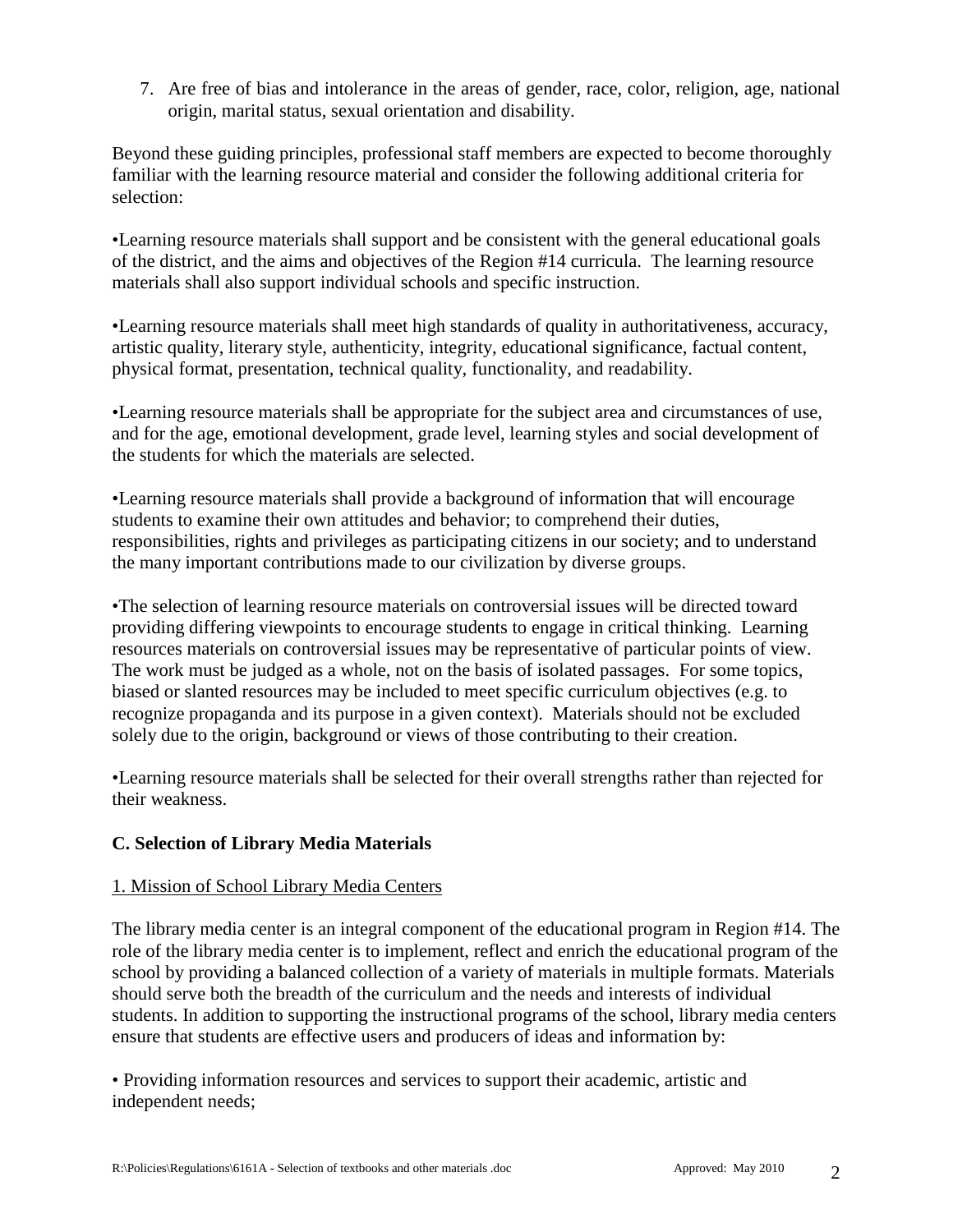• Developing technology and information literacy skills;

• Providing a welcoming physical and virtual environment that promotes appreciation for lifelong reading and learning.

## 2. Responsibility

The selection of library media resources may involve input from some or all of the following: administrators, library media specialists, teachers, parents, students, Board of Education and community members. The direct responsibility for coordinating requests and recommendations and acquiring library media resources rests with the school library media specialist. As part of the selection process, the library media specialist will consult reputable, professionally prepared selection guides and other appropriate review resources

### 3. Criteria for the selection of library media materials

In addition to the criteria in section B above, materials selected for inclusion in the library media center's collection should reflect the school library media center mission and:

- Be current and authoritative
- Encourage life-long reading and learning
- Support district reading literacy initiatives
- Provide resources to support instruction
- Further the professional development of teachers

### 4. Weeding

The school library media center's function is to support the curriculum with accurate and up-todate materials; it is not to serve as an archive. Weeding is the systematic and deliberate removal of materials from the library media collection. The library media specialist shall be responsible for periodic weeding of all library media center resources based upon guidelines established by the *American Library Association.*

### **II. Reconsideration of Learning Resource Materials**

### **A. Guiding Principles:**

Students will have access to a wide range of materials at varying levels of difficulty with diversity of appeal and the presentation of different points of view. Despite the quality of the selection process, occasional challenges to learning resource materials may occur. Any resident or employee of the school district may raise objection to a learning resource material used in the district's educational program. This procedure is designed for open discourse regarding the viewpoints and opinions of those persons in the schools and the community who are not directly involved in the selection process.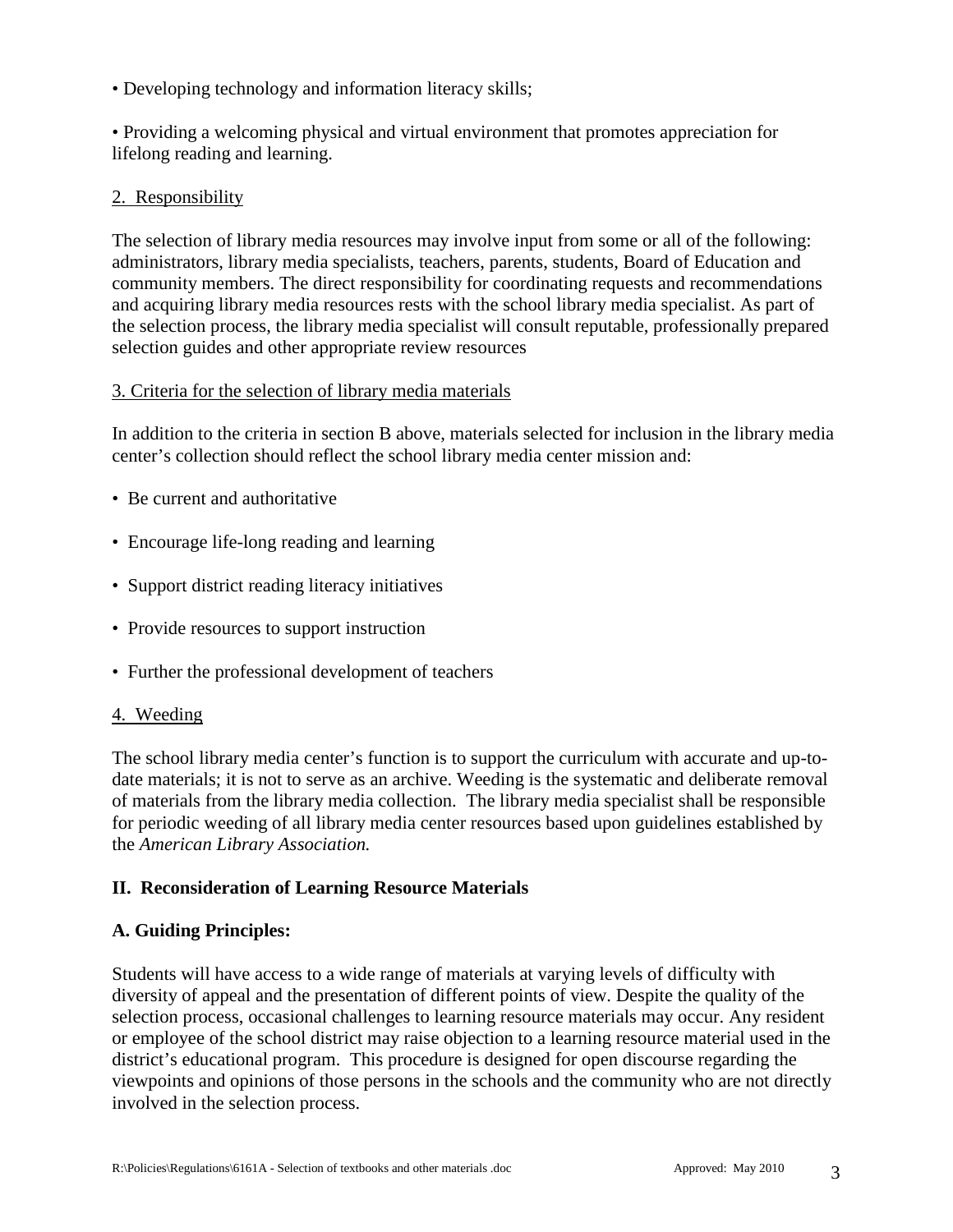• When learning resource materials are challenged, the importance of the freedom to read/listen/view must be considered.

• Access to the challenged learning resource material shall not be restricted during the reconsideration process.

• Challenged learning resource material shall be considered on its own individual merits or flaws.

• If the objection can not be resolved informally, a Reconsideration Committee shall be convened to determine the appropriateness of the learning resource material using the district's guidelines and criteria for selecting learning resource materials.

• Internet resources are not subject to reconsideration under these guidelines.

• A decision to sustain a challenge shall not constitute a judgment of irresponsibility by the professionals involved in the original selection and/or use of the material.

# **B. Procedure for Processing a Request for Reconsideration of Learning Resource Material:**

If the school receives a complaint regarding learning resource material, all parties shall be respectful of each other's viewpoints and open to discourse. All parties should also allow the process to be completed before sharing information widely so the integrity of the process will not be compromised.

# *Informal Reconsideration*

- 1. The building administrator (or Superintendent in the case of objections to textbooks) and other appropriate staff shall meet with the complainant to attempt to resolve the issue in an expeditious manner.
- 2. The administrator or other appropriate staff member shall explain the selection guidelines and criteria used for the selection of the learning resource material; the particular place the questioned resource occupies in the educational program; its intended educational usefulness; and any additional information regarding its use.
- 3. The complainant shall be provided with copies of Board Policy No. 6161 and the *Guidelines for the Selection and Reconsideration of Learning Resource Materials* as well as a *Request for Reconsideration of Learning Resource Materials* form
- 4. The complainant shall also establish whether his/her request is for reconsideration of a learning resource for his/her individual child or for its use by other students.
- 5. If the request is for the complainant's individual child only and the administrator is unable to resolve the complaint, the complainant will be referred to the Superintendent for further discussion and exploration of alternatives.
- 6. If the complainant wishes to request reconsideration of the learning resource material for broad use (other students), then the *Request for Reconsideration of Learning Resources* form must be submitted to the Superintendent's office and the committee procedures outlined below should be followed.
- 7. If the complainant fails to complete and return the complaint within five (5) school days of receipt of the form, the complaint will be considered withdrawn.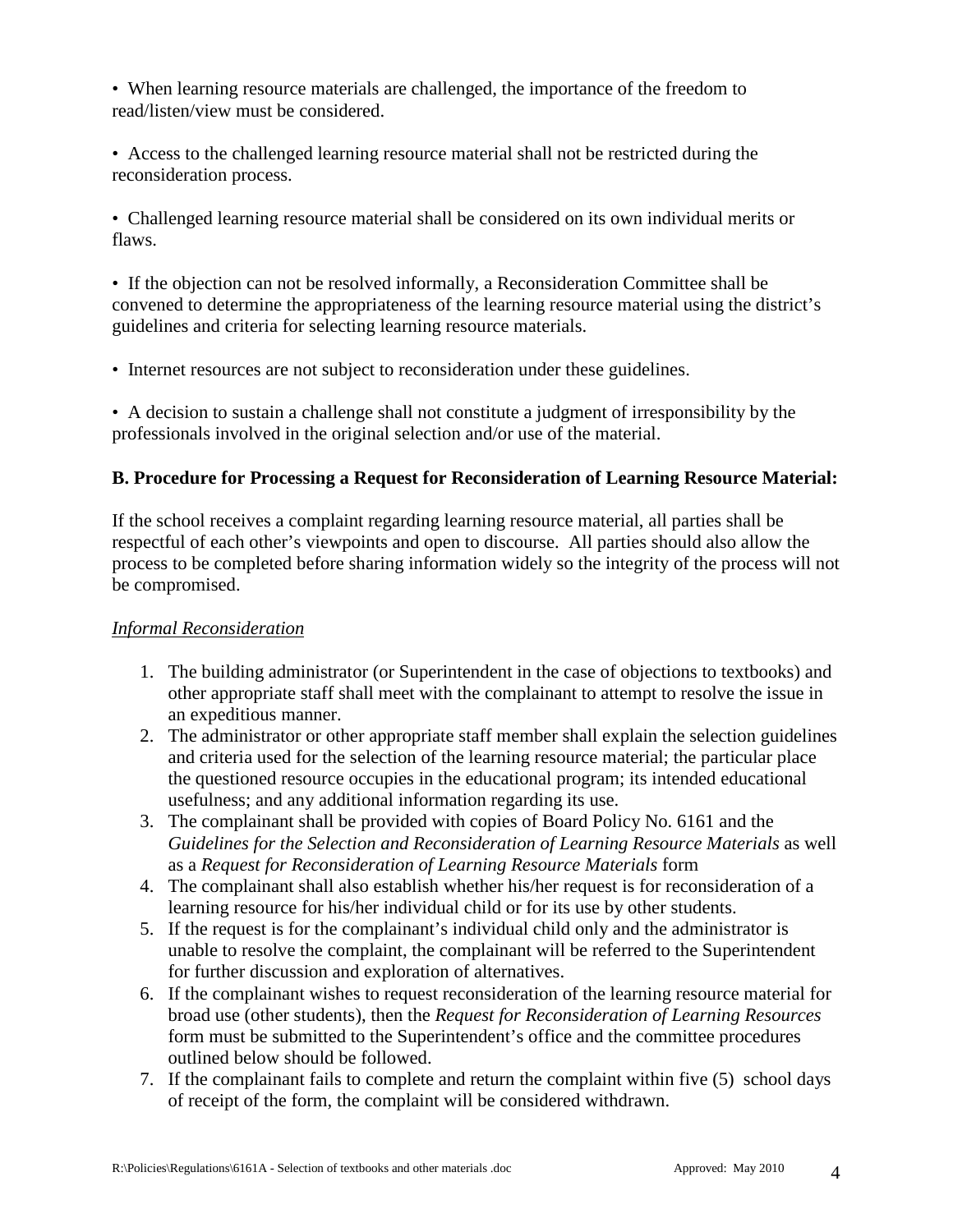## *Formal Reconsideration*

- 1. Within ten (10) school days of the receipt of a *Request for Reconsideration of Learning Resources* form, the Superintendent's designee shall appoint a Reconsideration Committee. The committee shall include the following membership: the building principal or other administrative designee, the teacher(s) and department coordinator(s) (secondary level only) involved with the learning resource, a school psychologist (as needed), the building library media specialist, and three parents (other than the complainant). The parent representatives will be annually appointed as needed and represent each school level. The Superintendent's designee may include other district staff deemed to offer expertise in the content area that is the subject of the request for reconsideration.
- 2. In the case of a textbook challenge, the *Request for Reconsideration of Learning Resources* form shall be submitted to the Superintendent and the Board of Education shall serve as the Reconsideration Committee. They shall follow similar procedures as those defined for the Reconsideration Committee process used for all other learning resource materials, as noted below
- 3. The Superintendent's designee shall arrange for a Reconsideration Committee meeting as quickly as possible after the complaint is filed, giving the committee members an appropriate amount of time to read or examine the work in its entirety before the meeting. In the case of non-print learning resource materials, the committee may choose to view the material during a committee meeting and shall review the material in its entirety. The Reconsideration Committee may also consult additional district staff or other resources.
- 4. The Reconsideration Committee shall review the challenged learning resource material and judge whether it conforms to the principles of selection outlined in the district's *Guidelines for the Selection of Learning Resource Materials*. At the first committee meeting, the committee will:
	- a. Review the Region #14 Selection of Learning Resource Materials policy and guidelines;
	- b. Review the *Request for Reconsideration of Learning Resource Materials* form submitted by the complainant;
	- c. Read professional reviews of the learning resource material, if available;
	- d. Discuss the challenged material in the context of the educational program and intended audience for which it was selected;
	- e. Form opinions based on the learning resource material as a whole, rather than on passages or sections taken out of context;
	- f. Discuss the challenged learning resource material based upon documents supplied by the complainant, in the context of its use in the educational program;
	- g. Choose to schedule a second meeting if more discussion or information is necessary;
	- h. In the event a complainant is a parent/guardian of a student, all reasonable efforts shall be made to protect the identity of the complainant. Names or other forms of identifiers shall not be shared with parent representatives. However, Region #14 can not ensure anonymity and may have to release the identity of the complainant as required by law.

5. The final decision will be based on a response to the complaint as presented and will include one of the following statements:

a. It is the consensus of the Reconsideration Committee that the learning resource material is compatible with the philosophy and criteria of the selection guidelines and should not be restricted or removed;